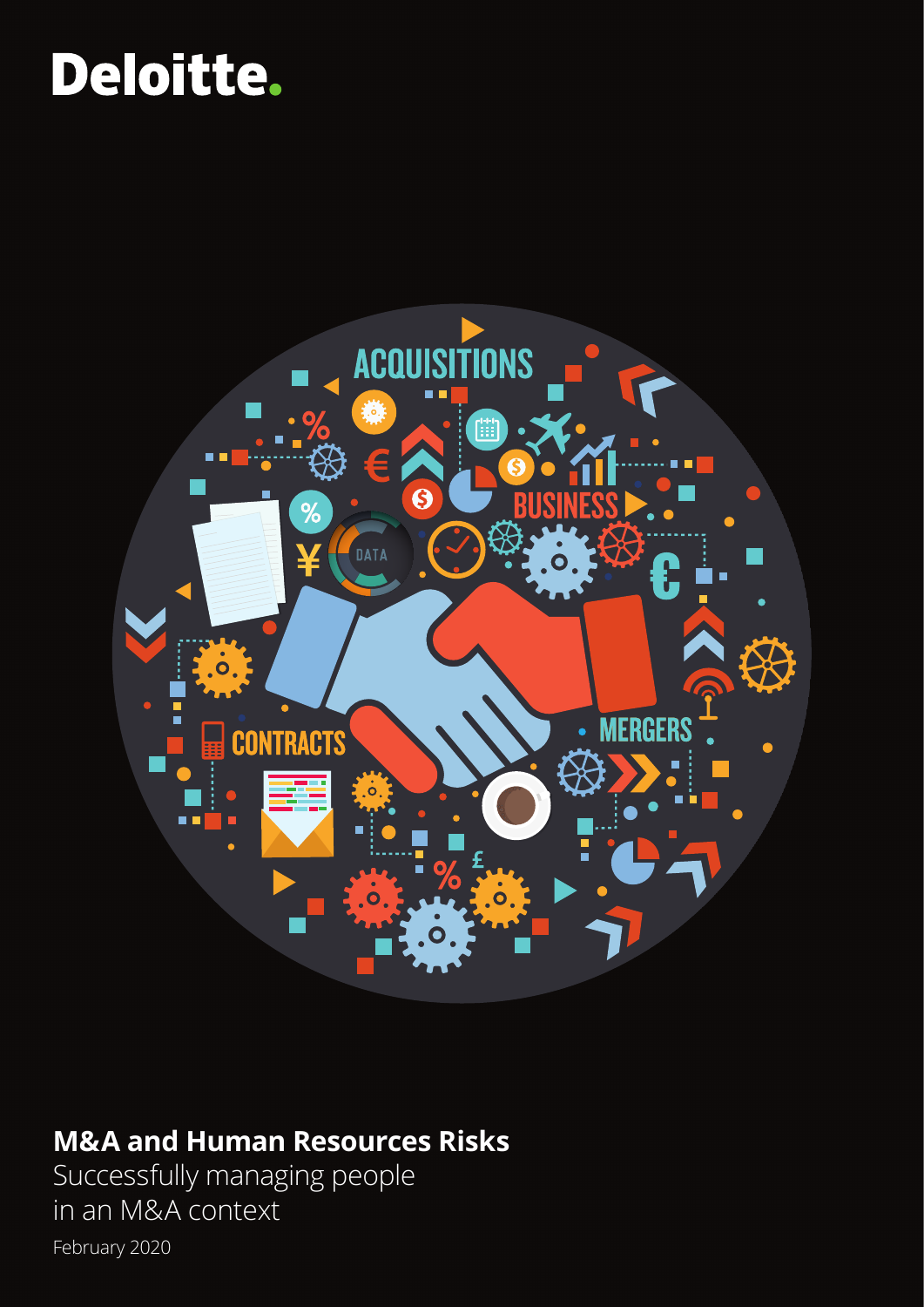# Managing HR Risks in M&A

According to a study\* carried out by Deloitte, there are a number of risks associated with M&As:

- **• 60%** of all mergers fail due to failures in the approach and execution of the merger;
- **•** Cost reduction targets are not achieved in **70%** of cases;
- **•** Only **25%** of M&As earn a return on investment;
- **•** In the first 4 to 8 months following an M&A, productivity drops by **50%**.

#### **Most of the barriers to a successful integration are related to people and company culture:**

- **•** Gap between the business strategy and employees' objectives and behaviors;
- **•** Liabilities linked to employee benefits and compensation challenges;
- **•** Employee engagement issues leading to less productivity and higher turnover;
- **•** Basic processes essential to team performance functioning are not successfully effective;
- **•** Gap between the cultures of the two companies not assessed and and leadership unclear on the attributes of the desired company culture that aligns with the overall business strategy post M&A.

**To ensure a successful integration, it is crucial to identify potential HR risks which can impact the cost of the integration, and have the answers needed to launch responses to these risks:**

#### **Strategic**

Identify business needs in terms of headcount, secure separation plans, retain key people, maintain employee engagement

#### **Cultural**

Execute an issue-free transition, avoid cultural gaps and ego clashes, ensure positive image within and outside the company



#### **Financial**

Rapidly capture HR costs and synergies, evaluate employee liabilities and terms & conditions

**Organizational** Streamline HR organization structure and critical processes, design the best way to restructure the company

\* Deloitte – M&A Trends – Year-end Report 2016 https://www2.deloitte.com/content/dam/Deloitte/us/ Documents/mergers-acqisitions/us-ma-mergers-and-acquisitions-trends-2016-year-end-report.pdf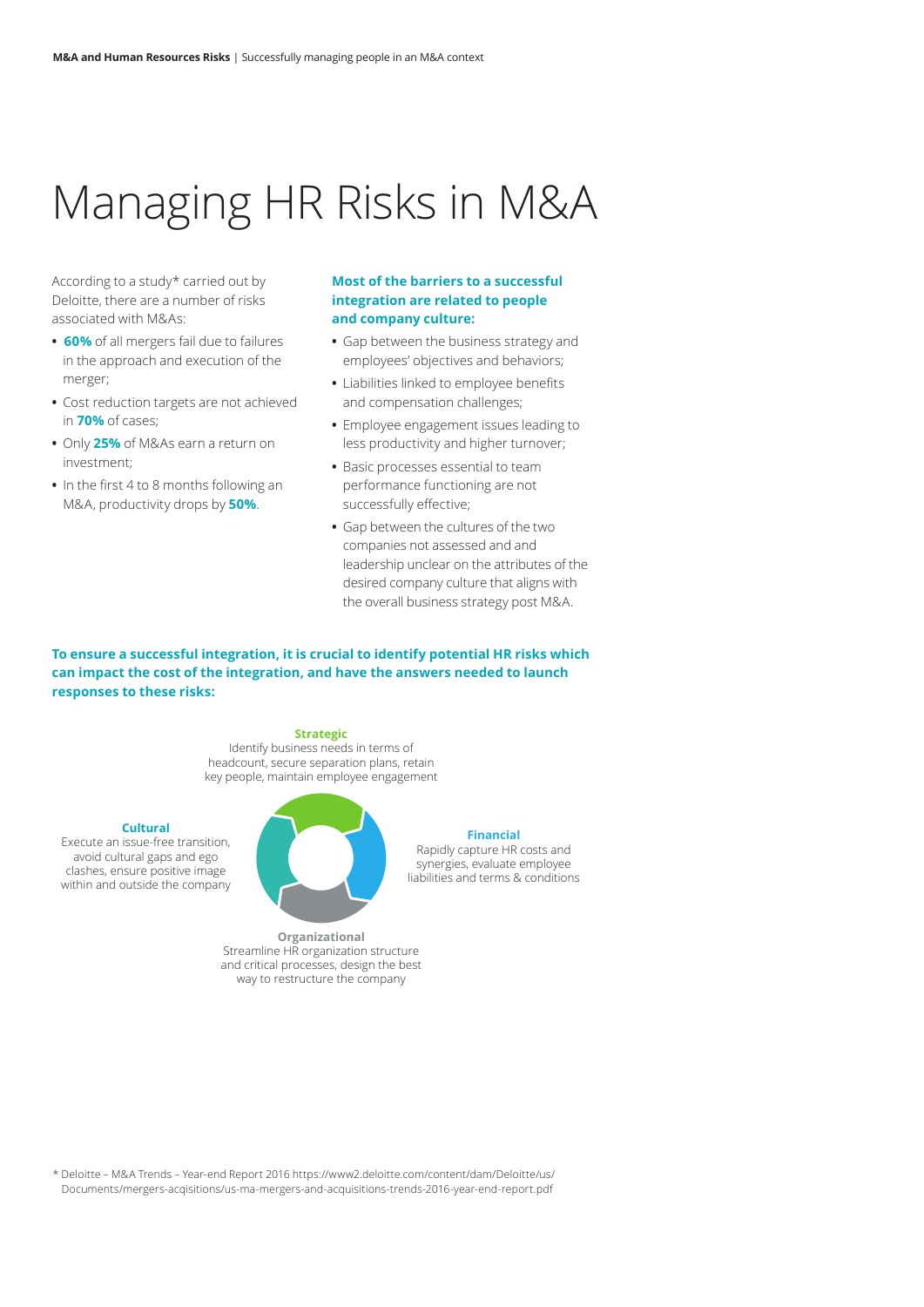# Deloitte's Human Capital approach in M&A

|                                   | <b>Key challenges</b>                                                          | <b>Deloitte's approach</b>                                                                                                                                                                                                                                                                                                                                                                                                                                                                                                                                                                                                                                                      |
|-----------------------------------|--------------------------------------------------------------------------------|---------------------------------------------------------------------------------------------------------------------------------------------------------------------------------------------------------------------------------------------------------------------------------------------------------------------------------------------------------------------------------------------------------------------------------------------------------------------------------------------------------------------------------------------------------------------------------------------------------------------------------------------------------------------------------|
| <b>Pre bid</b>                    | Make a Go/No-Go<br>decision (LOI, NBO,<br>BO, exclusivity)                     | HR profile of the target company:<br>• Summary of the HR situation and social risks within the target<br>• Portrait of the key managerial and expert people<br>• Summary of HR KPIs to be valued in the put option<br>• Key stakeholders mapping<br>• First estimate of the target's capacity to reorganize and move forward                                                                                                                                                                                                                                                                                                                                                    |
| <b>Due Diligence</b>              | Estimate HR costs<br>and debt impacting<br>the valuation of the<br>transaction | Estimate costs affecting the valuation of the target: Employee social debt and cash-out<br>(benefit plans, pensions plans, medical plans, profit sharing scheme, share ownership, etc.):<br>• Top executive package and LTI<br>• Employment contracts and working conditions<br>• Compensation and Benefit plans<br>• Severance and change-in-control payments<br>• Assess feasibility of the targeted business plan:<br>• Estimate Post-deal restructuring costs<br>. Quantify and qualify risks and synergies (e.g. Cultural differences Assessment,<br>identification of structural/operational challenges)<br>• Anticipate social strategy and calendar<br>· Social climate |
| <b>Pre-closing</b>                | Ensure deal<br>completion/social<br>agenda                                     | Ensure the buyer is ready to present the project to employee representatives:<br>• Support in relations with employee representatives<br>• SPA review and TSA preparation<br>• Action plan for Day1 and takeover phase<br>• Social strategy for the acquisition to reassure the buyer that HR aspects will be well<br>managed, limiting its reputation risk<br>• Monitor PPA achievement (debt adjustment)                                                                                                                                                                                                                                                                      |
| <b>Post Merger</b><br>Integration | Set up HR conditions<br>to ensure value and<br>expected synergies              | Ensure Day 1 Readiness:<br>• Implement and secure HRIS<br>• Apply expected HR plans linked with the acquisition strategy (restructuring, integration,<br>employees transfer, etc.)<br>• Monitor and coordinate HR activities (collective relations, legal requirements, etc.)<br>Secure Takeover phase:<br>• Deploy cultural and change integration action<br>• Align HR governance, HR structure, HR processes & tools<br>• Adjust leadership and performance models<br>• Define compensation strategy and design physical environment<br>Boost Integration:<br>• Monitor integration projects on HR aspects                                                                   |
|                                   |                                                                                | · Support social harmonisation (compensation, healthcare, grading, structure of package,<br>profit sharing plans, working conditions. etc.)<br>• Deploy cultural and change management integration actions                                                                                                                                                                                                                                                                                                                                                                                                                                                                      |